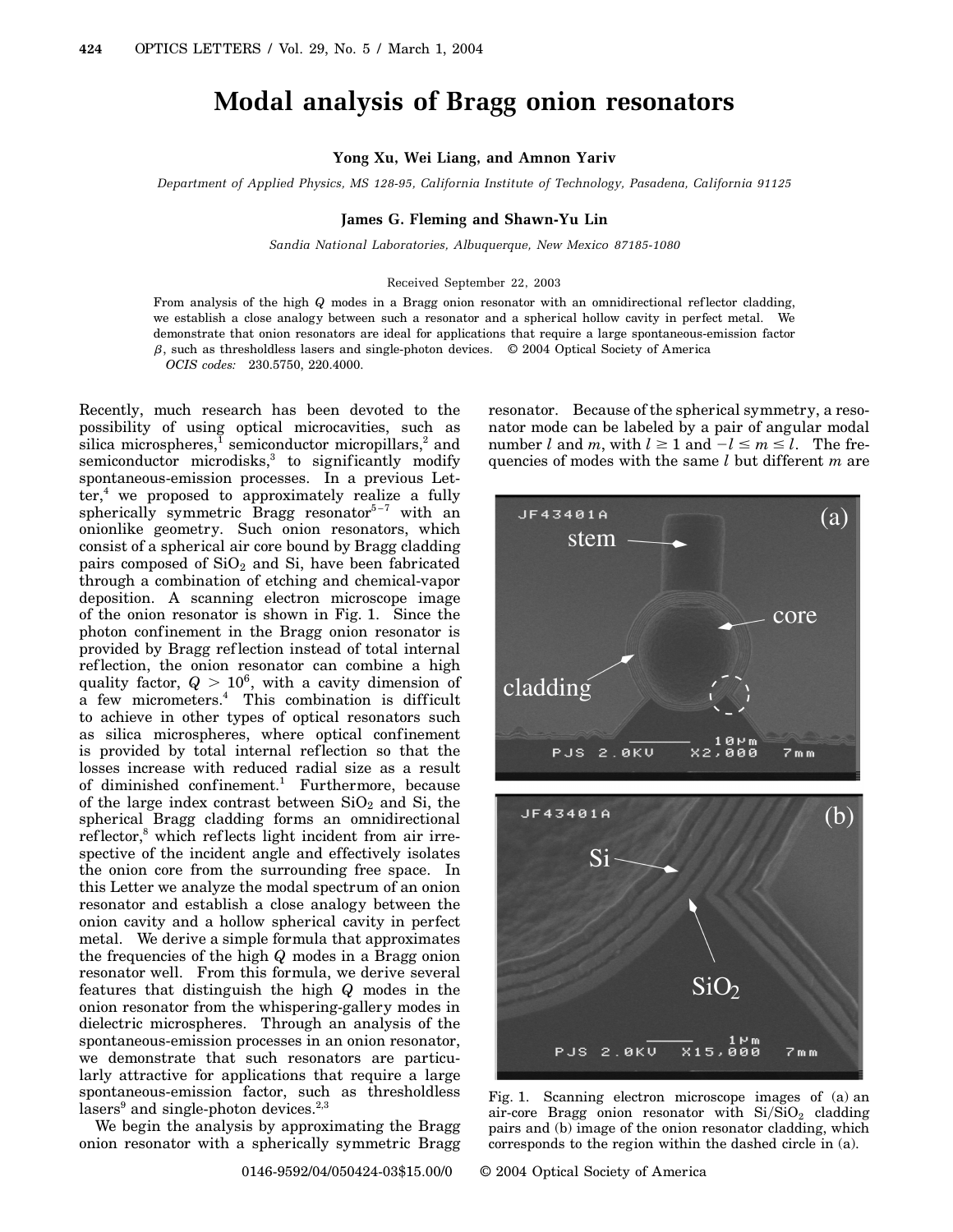identical. The resonator modes can be further classified as either transverse electric (TE) or transverse magnetic (TM). The frequencies and quality factors of the resonator modes can be calculated with the transfer matrix method developed in Ref. 4. In this Letter we choose to study a representative example and consider an air-core Bragg onion resonator with a radius of  $r_{\rm co} = 6.6 \ \mu \text{m}$ . The onion cladding is composed of eight pairs of  $Si/SiO<sub>2</sub>$  layers. The refractive index and thickness of the Si layers are  $n_{\text{Si}} = 3.5$  and  $L_{\text{Si}} = 0.111 \mu \text{m}$ , respectively, and the corresponding parameters for the  $SiO<sub>2</sub>$  layers are  $n_{SiO<sub>2</sub>} = 1.5$  and  $L_{\text{SiO}_2} = 0.258 \ \mu \text{m}$ . In labeling different onion modes, we keep the angular quantum number *l* but drop *m*, because of the  $2l + 1$ -fold degeneracy. Furthermore, we introduce a radial quantum number *n* and label the onion modes as  $TE_l^n$  or  $TM_l^n$ , where we obtain *n* by counting the radial wave-function nodes of the TE field that lies within the air core (we exclude the node in the proximity of the core–cladding interface). In Fig. 2(a) we show the radial dependence of the TE field of the  $\text{TE}_3{}^7$ ,  $\text{TM}_9{}^5$ , and  $\text{TE}_{19}{}^1$  modes. We notice that all three modes are very nearly zero at the onion core–cladding interface. This zero condition is the exact boundary condition for the electromagnetic field in a hollow spherical cavity bound by perfect metal and indicates a close analogy between the two seemingly different structures (one dielectric and one metallic). In Fig. 2(b) we compare the modal wavelength in these two types of cavities with the same core radius. For the metallic cavity, the modal frequency is given by $10$ 

$$
\frac{\partial}{\partial r} [r j_l(kr)]|_{r=r_{\infty}} \quad \text{for TM modes,}
$$

$$
j_l(kr_{\infty}) = 0 \quad \text{for TE modes,} \tag{1}
$$

where *k* is the vacuum wave vector and  $j_l(x)$  is the *l*th-order spherical Bessel function. From Fig. 2(b), it is clear that the modes within the onion resonator bear a striking similarity to those in the hollow perfect metal cavity, with a maximum wavelength difference of less than 1%. The similarity between a Bragg onion resonator and a hollow spherical cavity in perfect metal is not accidental, since the cladding parameters are chosen such that it forms an omnidirectional reflector within the wavelength range of Fig. 2(b) and behaves like a perfect metal. $8$  We notice that the simple relation given in Eq. (1) can be used to accurately describe the distribution of the eigenmode frequencies of a given onion resonator.

Unlike with whispering-gallery modes in dielectric microspheres, we observe that the frequencies of the onion modes in Fig. 2(b) can be further divided into distinctive groups according to an additional modal number  $O_l^n$ , defined as

$$
O_l^n = \begin{cases} n + \frac{l-1}{2} + \delta_{l,1} & \text{for TM modes} \\ n + \frac{l}{2} & \text{for TE modes} \end{cases}
$$
 (2)

where  $\delta_{l,1}$  is 1 if  $l = 1$  and is 0 otherwise. Also, for small *l* numbers, different modes with the same

 $O_l^n$  are nearly degenerate in frequency. This can be explained by solving Eq. (1) using the asymptotic form of the spherical Bessel function, which gives  $kr_{\text{co}} = \left[ n + (l - 1)/2 + \delta_{l,1} \right] \pi$ , and consequently  $\lambda_{\text{TM}_l^n} = 2r_{\text{co}}/O_l^n$  for the TM<sub>l</sub><sup>n</sup> mode. Similarly, in the  $\alpha_{\text{TE}_l n} = 2r_{\text{co}}/O_l^n$  for the  $\text{TE}_l^n$ mode. For the three groups of modes in Fig. 2(b) with  $O_l^n$  equal to 8, 8.5, and 9, this asymptotic formula  $\lambda = 2r_{\rm co}/Q_l^n$  predicts the modal wavelength to be 1.650, 1.553, and 1.467  $\mu$ m, respectively, in very good agreement with the exact results. The asymptotic approximation starts to break down as the angular quantum number *l* becomes larger. However, even in this case, the high *Q* modes still fall into distinctive groups, each characterized by a unique  $O_l^n$ .

In Ref. 4 we demonstrated that onion resonator modes, even with relatively small *l*, can have quality factors exceeding  $10^6$ . This feature also applies to the onion resonator considered in this Letter and is quite different from that of dielectric microspheres, where modes with small *l* in general have very low quality factors. For example, the quality factors of



Fig. 2. (a) TE field of several high *Q* modes in an onion cavity. (b) The resonance wavelength of the onion modes as a function of the angular modal number *l*, together with the wavelength of resonant modes in a hollow spherical cavity in perfect metal. (c) Cladding modes of the onion structure.